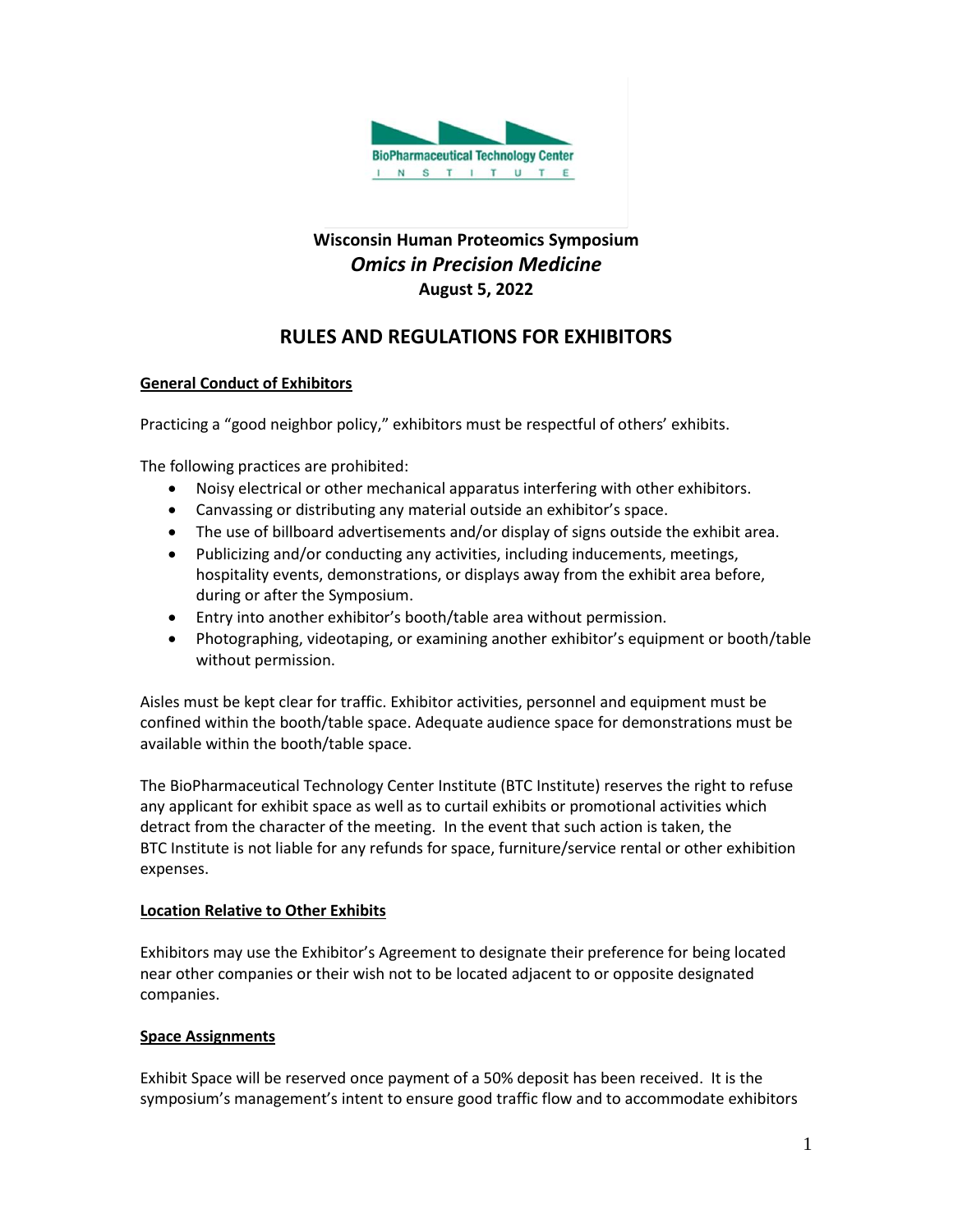in a manner that will enable each to exhibit its products under the most favorable conditions. Exhibit Space will be assigned once payment of a 50% deposit has been received. Coordinators will make every attempt to honor requests for distance or proximity to other vendors, as indicated in the Exhibitor's Agreement, but cannot guarantee placement.

### **Use of the Coordinating Organization's Names, Logos, or Symposium Graphic**

The use of the coordinating organization's names, logos or the Symposium graphic are not permitted on signs inside or outside the exhibit area, promotional materials or literature.

### **Distribution of Giveaways**

Exhibitors will be permitted to distribute promotional material and approved related items from the exhibit booth/table only. In keeping with the educational purposes of the exhibit program, all giveaways and raffle items must conform to acceptable and professional standards. Exhibitors are prohibited from offering inducements to participants to promote their products or company.

# **Exhibit Space and Rental**

Three levels of sponsorship are offered:

**Platinum (\$5000):** Four complimentary registrations, provision of two tables, (i.e. an area large enough for a standard 8' x 10' trade show booth, including equipment demonstration). Prominent Atrium location. Logo featured in the event flyer. Two invitations to a private dinner with presenters and invited guests following the event reception.

**Gold (\$2500):** Two complimentary registrations and provision of two tables (i.e. an area large enough for a standard 8' x 10' trade show booth, including equipment demonstration). Prominent BioBistro location.

**Silver (\$1000):** One complimentary registration and provision of a table for literature distribution and product display in the BioBistro.

NOTE: All levels of sponsorship include recognition on the website and in several related promotional materials. Complimentary registrations must be assigned to individuals and may not be shared. Additional discounted registrations are available for sponsors (see Registration of Exhibitor Personnel below).

### **Cancellation or Reduction of Booth Space**

Notification of an exhibitor's decision to cancel must be submitted in writing. The effective date of space cancellation or reduction will be the date on which written notice is received by the BTC Institute. If the space is cancelled or reduced on or before July 10, 2020, a full refund of the deposit will be made. If the space is cancelled after July 10<sup>th</sup> but before or on July 24th, 50% of the cost will be refunded. If the space is cancelled or reduced after July 24, 2020, no refund will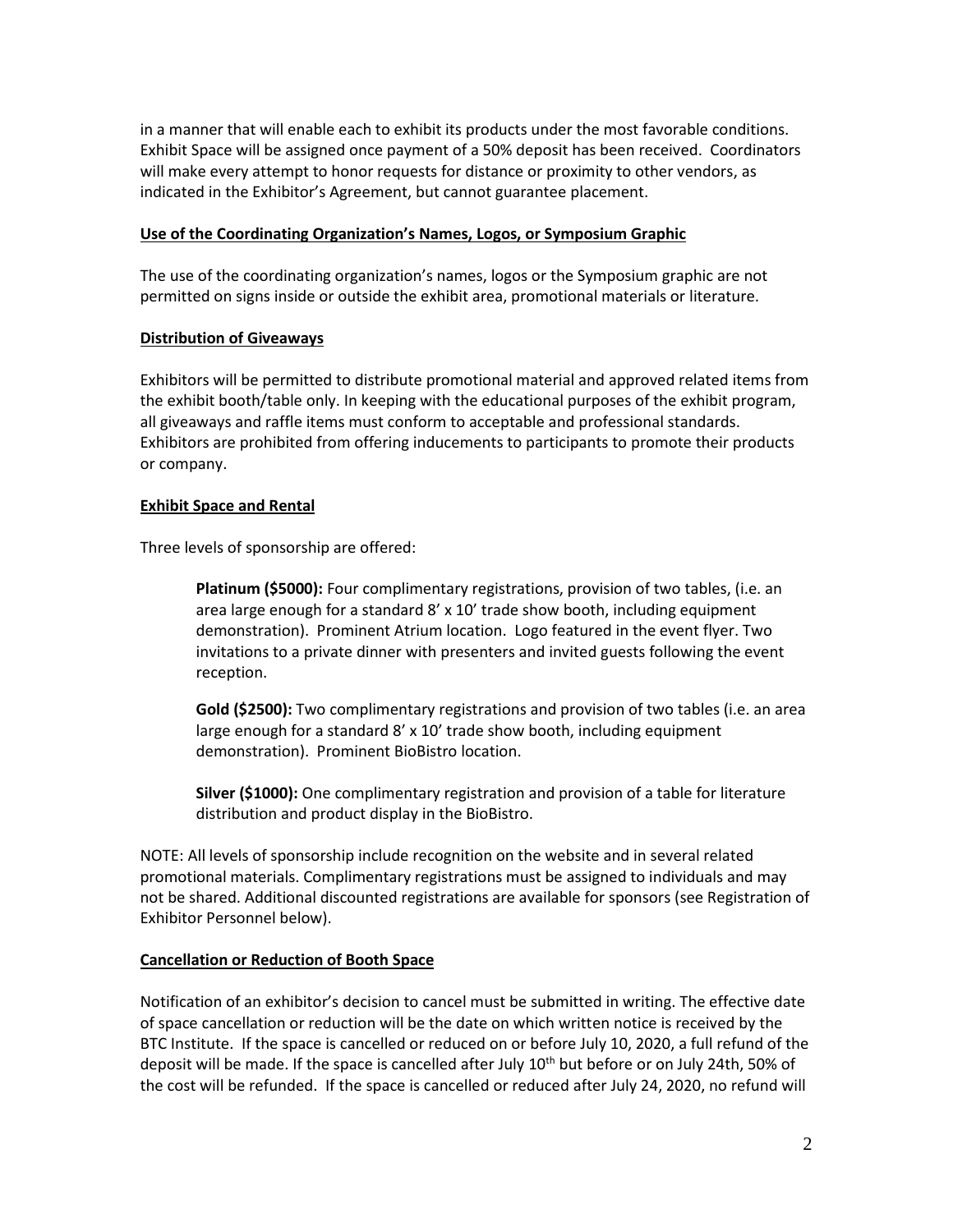be made. If the event is cancelled by the organizers, received funds will be returned to exhibitors in their entirety.

### **Sub-Leasing/Shared Space**

Sub-leasing of exhibit space is not permitted. Two companies may not share the same leased space.

# **Registration of Exhibitor Personnel**

**One or more registrations is/are included with each sponsorship, as detailed above.** A 20% discount will be applied to fees for additional representatives of the sponsoring organization. Those who intend to only work the exhibit floor must also remit this fee. It is the responsibility of the authorized individual signing the application for space to identify by name their designees to the exhibition and to register them for the Symposium. It is the responsibility of the authorized individual to inform all attending company personnel of the rules and regulations contained herein. Exhibitor badges will be proided for pre-designated sponsor representatives.

# **Installation of Exhibits and Security of Exhibit Area**

The BioPharmaceutical Technology Center exhibit areas will be available for set-up from 3:00 p.m. to 5:00 p.m. on August 4, 2022and beginning at 7:00 a.m. the day of the event, on August 5, 2022. BTC Institute staff will be present to assist you during set-up times. The Center's doors are locked from 4:30 p.m. until 8:00 a.m. each day, and the Promega Corporation campus is staffed by a security guard during those hours. Individual booth/table security and protection of special valuable items may require additional security at the exhibitor's own expense.

# **Hanging Signs**

Hanging signs are permitted as long as the signs are suspended from the booth structure. Signs may not be suspended from the ceiling.

### **Exhibit Hours**

As a courtesy to Symposium attendees and fellow exhibitors, the BTC Institute requests your cooperation in opening your exhibit on time on August  $5<sup>th</sup>$  and staffing it throughout the day through conclusion of the afternoon break. Remaining set up and staffing during the closing reception is optional.

### **Dismantling of Exhibits/Posters**

Booth/table and equipment dismantle must be completed by 7:00 p.m. on Friday, August 5th.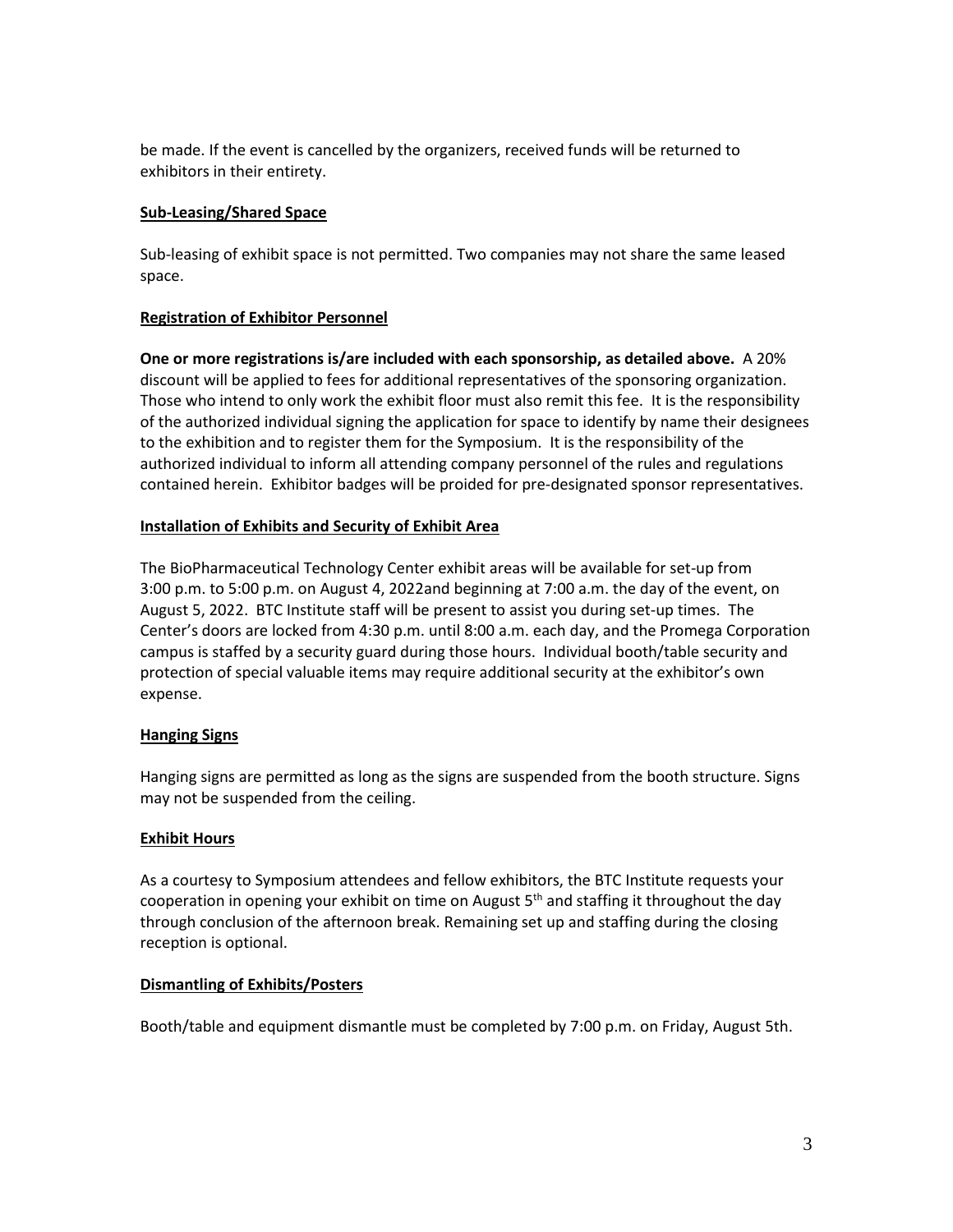### **Fire Code Regulations**

All drapes, curtains, table coverings, carpet or materials used in the exhibits must be flame retardant. Fire hose cabinets, fire extinguishers, sprinklers, fire exit doors, route of egress and any other fire safety devices or facility must not be hidden, obstructed or otherwise disturbed. Crates, packing material, wooden boxes and other highly flammable and combustible materials may not be stored in exhibit areas, meeting rooms or fire exit areas.

# **Liability Insurance**

Exhibitors are required to carry general liability insurance of at least \$1 million per occurrence.

### **Assumption of Responsibility and Waiver of Claims or Demands**

Exhibitors assume all responsibility for any and all loss, theft or damage to exhibitor's displays, equipment and other property while on the premises, and hereby waives any claim or demand it may have against the trade show coordinator (BTC Institute) or the owner of the premises (Promega Corporation) arising from such loss, theft or damage.

# **Indemnification**

Neither the BTC Institute, Promega Corporation nor their officers, directors, employees and agents (the "Indemnified Parties") shall in any manner or for any cause be liable or responsible to any exhibitor or its employees or agents or any other person for any injury or damage to any person, business or property in any way related to or arising in connection with the exhibition; and any and all claims for such injuries or damages are hereby waived and each exhibitor agrees to indemnify and hold harmless the Indemnified Parties against any and all claims, liabilities, losses and expenses, including reasonable attorney's fee, imposed on, incurred by or asserted against the Indemnified Parties caused by any act or omission of that exhibitor, or occurring within the exhibit space leased by that exhibitor or arising in connection with the activities conducted by that exhibitor in connection with the exhibition.

### **Force Majeure**

Neither the BTC Institute nor Promega Corporation will be responsible for any loss, damage, delay, or limitation related to acts of God, transportation stoppages, labor disputes, government restrictions, civil unrest, warfare, and acts of terrorism, unavoidable casualty or any other similar causes beyond their control. Exhibitor hereby releases and discharges the BTC Institute and Promega Corporation and their officers, directors, employees and agents from liability for any such loss, damage, delay or limitation. Should any contingency prevent the holding of the exhibition, the BTC Institute will refund any fees collected for exhibit space.

### **Agreement to Abide by Rules and Regulations and Enforcement**

Exhibitor agrees to abide by the BTC Institute's Rules and Regulations for Exhibitors and all other obligations contained in the Exhibitor's Agreement for the Wisconsin Human Proteomics Symposium, *Omics in Precision Medicine*. Each exhibitor is granted nothing more than a terminable license to exhibit, subject to all the rules herein and the general control of the BTC Institute. If the BTC Institute at its sole discretion determines that any exhibitor has failed to comply with any rule or regulation herein or any directive issued to the exhibitor, the license